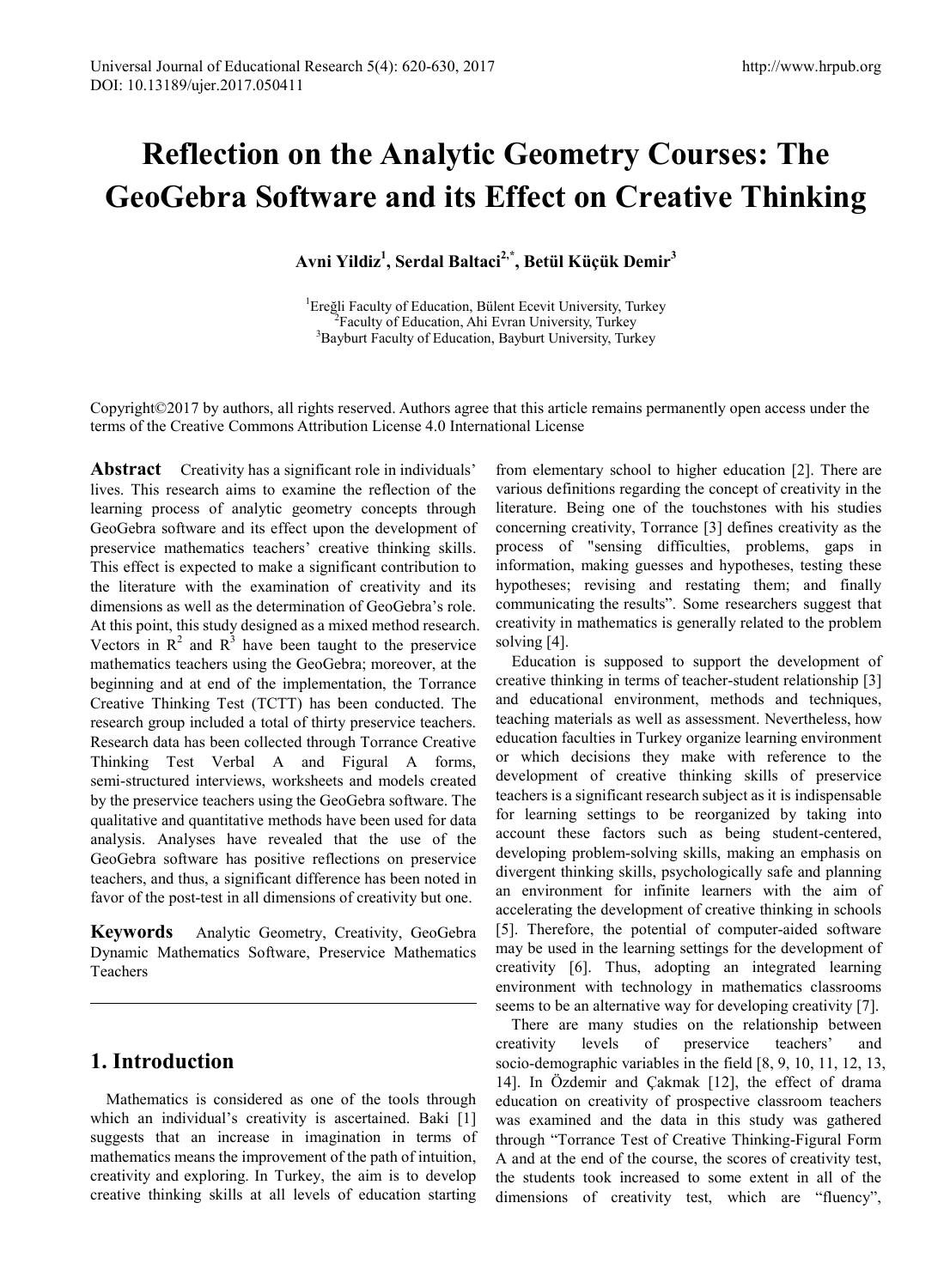"originality", "elaboration", "resistance to premature closure" and "abstractness of titles". Likely in Koray [15], it was detected significant difference between experimental and control groups aspect of creative thinking ability (total point) and sub dimensions of creative thinking (fIuency, flexibility, elaboration, originality). On the other hand, in Tekin Gürgen and Bilen [13] was carried out by applying Torrance Creative Thinking Test Verbal form and determined positive effects for each sub-dimension (fluency, flexibility, originality) after the application. Park, Lee, and Hahn [16] found self-reported creativity to significantly correlate with all scores on the Torrance Tests of Creative Thinking (TCTT) except for fluency.

An effective and proper use of the dynamic geometry software (DGS) enables students to gain several skills such as exploration and creativity [17]. One of the DGS is the GeoGebra dynamic software that embodies the features of both the computer algebra systems (CAS) [18] and the ease of use and the aspects to be translated into several languages [19]. In addition, most of the analytic geometry concepts like points, lines, circles, conic sections, and vectors on the plane can be visualized via the GeoGebra software [20]. Furthermore, visualization of three-dimensional objects has been much easier thanks to the 3D window of the GeoGebra [21]. Nevertheless, another significant research topic can be considered as how these facilities of GeoGebra software reflect on the development of elementary mathematics teachers' creativity.

The researchers of this study have observed that preservice mathematics teachers who enrolled in primary school teaching department, as lecturing analytic geometry course for a long time, depended on the formerly learned patterns without questioning. Furthermore, they are determined to encounter difficulties during the learning process. Similarly, numerous studies have concluded that students have difficulties in learning the concepts of analytic geometry [22, 23, 24, 25]. Moreover, preservice teachers fail in constructing; that is in imagining some expressions [26]. Many researchers have stated that dynamic software is beneficial for eliminating these adverse conditions [27, 28]. Therefore, the authors investigate the effect of the GeoGebra software in both developing elementary school preservice mathematics teachers' creativity and understandings of the analytic geometry concepts.

The literature revealed various studies conducted on analytic geometry and its dimensions such as success [29, 30] or comparison of using the computer-aided software in the teaching of analytic geometry concepts with the other methods [31, 32, 33]. However, the present study tries to reveal the role of the GeoGebra dynamic software in the process by scrutinizing elementary school mathematics preservice teachers' learning processes. When studies were examined on this issue, it is found that creativity has been measured by the Torrance Creative Thinking Test (TCTT). TCTT also has significance in the literature for the direct measurement of creativity [34]. Upon analyzing other tests that are based on creativity, it is revealed that "the a-c creative ability test" focuses only on measuring creativity, "Khatena-Torrance creative perception inventory" is used only for measuring someone's own creativity perception, while others intended to measure creativity indirectly (quoted by [35]). On the other hand, there are numerous experimental studies in which TCTT is used to measure creativity [5, 36, 37, 38, 39]. Furthermore, the dimensions of the Torrance Creative Thinking Test are composed of fluency, flexibility and originality [36, 39, 40]. This research has examined the reflection of the learning process of the concepts regarding analytic geometry by means of the GeoGebra dynamic software and its effect on the development of preservice mathematics teachers' creative thinking skills. In accordance with the main objective, the following questions are presented:

- 1. How do the elementary school mathematics preservice teachers' learning processes of analytic geometry concepts come true in the GeoGebra dynamic software-aided learning environment?
- 2. How do these processes affect the development of the elementary school mathematics preservice teachers' creative thinking skills in all dimensions?

## **2. Methods**

This following section covers the research model, design of the research, research group, data collection, and data analysis.

#### **2.1. Research Model**

This study used a mixed method that refers to the use of qualitative and quantitative research methods or paradigms together [41]. Creswell [41] puts great emphasis on the advantage of the mixed method in such a way that researchers carry out their studies in a sufficient way by taking into consideration both qualitative and quantitative aspects.

Quantitative dimension of the study is consisted of a pre-test and a post-test group for one week experimental research design. In order to find an answer to the qualitative dimension, the GeoGebra software-aided learning environments in analytic geometry classes have been instructed to the preservice teachers within elementary school mathematics education program and the reflections of this environment have been analyzed in detail.

#### **2.2. Design of the Research**

The design of the research takes place in two stages. These stages are as follows:

#### 2.2.1. Preparation Stage

Upon examining the related literature, students have been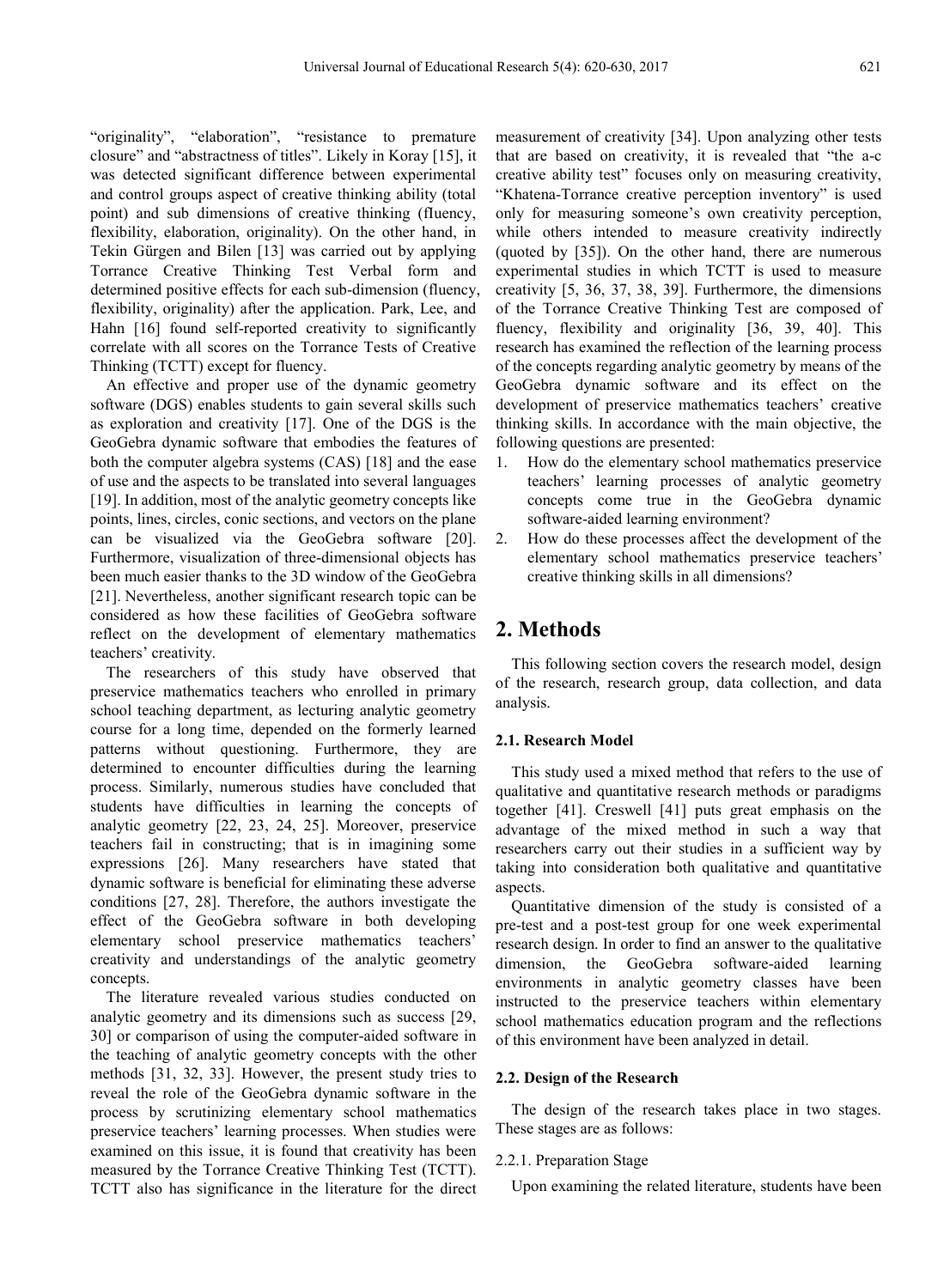found to succeed in analytic geometry concepts when a well-organized learning environment is created. Therefore, worksheets that will affect the learning setting were initially prepared through analyzing various publications about creativity and analytical geometry. Worksheets include guidelines that require the use of the GeoGebra software by elementary school mathematics preservice teachers during the process of the discovery of the concepts related to the subjects. Following the assessments carried out by two domain experts, the required corrections have been made. Afterwards, the implementation process has been initiated considering the questions that will be posed by teachers.

#### 2.2.2. Implementation Stage

At the initial phase of the implementation process, the TCTT has been applied to the preservice teachers. Then, two-person groups have been formed for the dynamic software-aided learning settings. While forming groups, harmony and level of success between the members of the group have been taken into account, and fifteen groups have been created. Also, another researcher has tested the learning setting and qualitative data collection tools by sustaining the curriculum on the same course at a different university for a week further. A pilot study has been performed after controlling the compatibility of the data collection tools. The tools have been applied to the preservice teachers.

The implementation has lasted a total of 9 weeks, and 9 worksheets have been used in this process. These courses included vectors on the plane and on space. Pre-service teachers have not been expected to use the GeoGebra proficiently with regard to the instructions available in worksheets about the use of software. The aim is to use the software as a tool so as to acquire the required information. For instance, preservice teachers are requested to create a vector on screen in order to explore the relationship between the start/end point and the coordinates of the vector for a better understanding of the definition of vector. Moreover, preservice teachers were also asked to take different several vectors on the screen with a view in order to realize that the vector is a change of location which represents sum of these vectors taken on the screen in line with the relationship between these vectors and their sum. In another worksheet, preservice teachers were asked to take two vectors and produce the cross product of these vectors so that they can determine the relationship between these two vectors and the cross product vector. Besides, it has been revealed that the area of a parallelogram that is composed of two vectors and the volume of the parallelepiped consisted of three vectors in space with the GeoGebra subsequently to understand the relationship between the two vectors and their cross product vector. A month after the implementation, the TCTT has been reapplied to the preservice teachers to seek answers for the research questions.

#### **2.3. Research Group**

The research has been carried out with preservice mathematics teachers who receive education at the department of elementary school mathematics. The sample consisted of 30 preservice teachers from the same class. Among the preservice teachers, 16 were female and 14 were male. They were selected amongst those who take analytic geometry course that was taught by one of the authors in a public university. Thus, this research used an experimental method without controlling any group as the courses in the elementary mathematics education department in Turkey are carried out as a single group due to the limited quota except for a few universities.

Taking courses on basic ICT skills at the first grade, the preservice mathematics teachers began interacting with the GeoGebra in two courses (General Mathematics, Geometry). At the second grade, the GeoGebra is used only for presentation by the researcher when needed in Calculus I course. In addition, they were asked to use the GeoGebra software in their exams or to answer the presented questions. Thus, all participants were trained in order to use the GeoGebra and to prepare activities by using it. They already had the skills needed to construct the situations on the worksheets. Furthermore, their mathematics competency level was sufficient, and they had positive attitudes towards mathematics.

#### **2.4. Data Collection Tools**

The data collection tools employed in the study have been presented in accordance with the qualitative and quantitative methods as follows.

#### 2.4.1. Quantitative Data Collection Tool

The Torrance Thinking Creative Test (TTCT) was first introduced in 1966 and has been used in 615 researches and more than 100 postgraduate theses [42] in order to measure individuals' creativeness performance in 35 different cultures. The study has deployed the Torrance Thinking Creative Test (TTCT) as a quantitative data collection tool. The tool is composed of two equivalent forms including Verbal A and B and Figural A and B in which each form has subtests. Both forms of the TTCT test are appropriate at all levels of education from kindergarten to university. The Turkish adaptation of Figural and Verbal Forms of the TCTT were created by Aslan [43]. The following test forms were used in the present study.

The TTCT-Verbal has two parallel forms, A and B, including the following subtests: (a) Asking Questions and Making Guesses (subtests 1, 2 and 3) in which participants write questions and make guesses about possible causes and consequences of situations based on a drawing of a scene; (b) Improvement of a Product (subtest 4); the participants list ways to change a toy elephant so that they will have more fun playing with it; (c) Unusual Uses (subtest 5); they list interesting and unusual uses of a cardboard box; (d) Unusual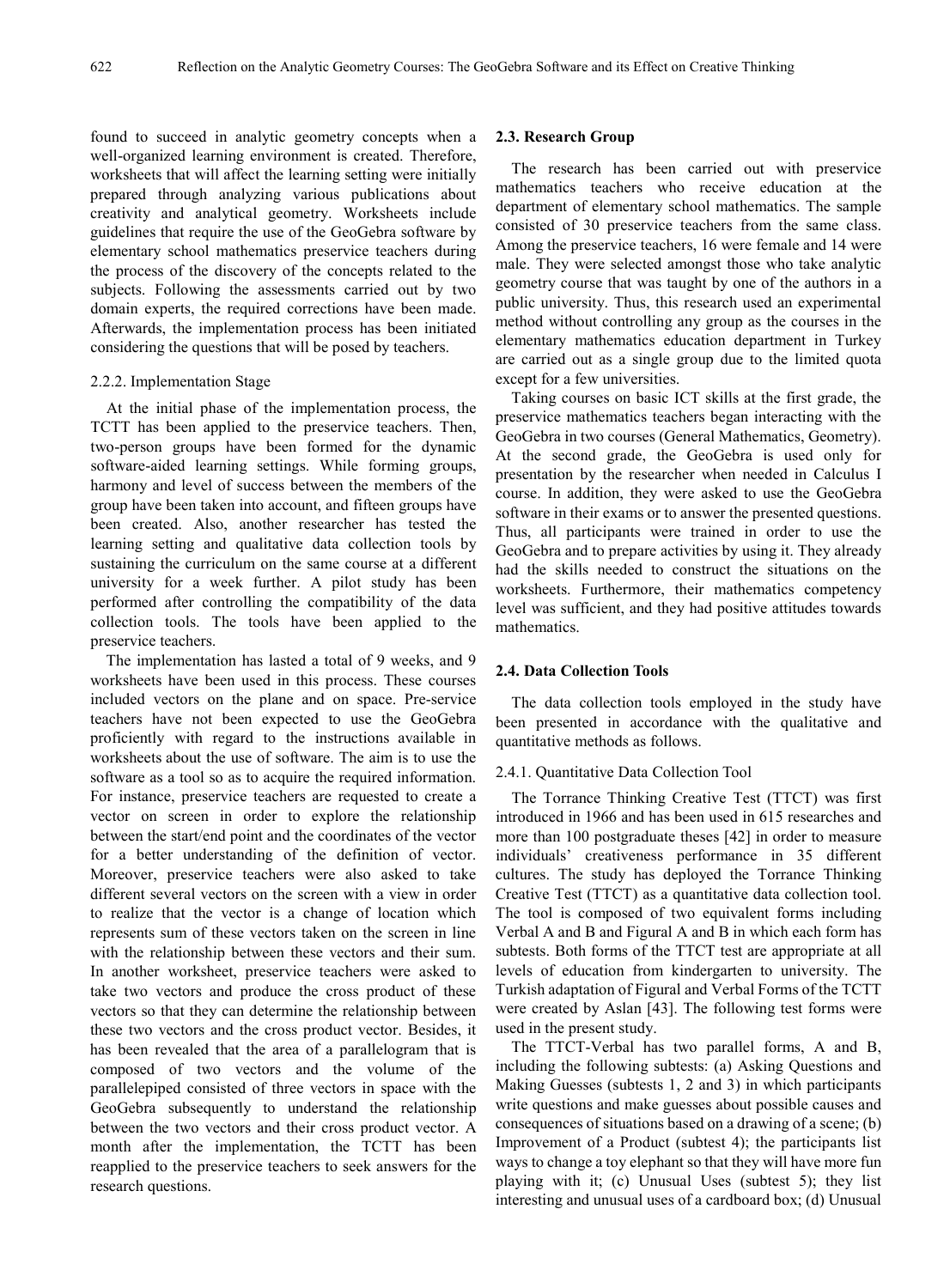Questions (subtest 6); preservice teachers list interesting and unusual questions of a cardboard box; (e) Supposing (subtest 7); they are asked to list all the consequences that an improbable situation may come true [44, 45]. Fluency, originality and flexibility characteristics were assessed via the TTCT Verbal A Form.

The TTCT-Figural is consisted of two parallel forms with three subtests: (a) compose a drawing; (b) finish a drawing; and (c) compose a different drawing parting from parallel lines [45]. Also, the TTCT Figural A Form includes 18 sub-dimensions: fluency, originality, elaboration (detailing), abstractness of titles, resistance to premature closure, creative strengths list (emotional expressiveness, storytelling articulateness, movement or action, expressiveness of titles, combining of incomplete shapes, synthesis of incomplete lines, unusual visualization, internal visualization, extending or breaking boundaries, humor, richness of imagery, colorfulness of imagery and fantasy).

A form of the TCTT was conducted to preservice teachers before and after the study. 5-6 minutes were given to participants for each activity in the verbal part of the TCTT, 10 minutes for each activity that includes shapes. The implementation of the TCTT and scoring each participant's test lasted approximately 75-80 minutes.

#### 2.4.2. Quantitative Data Collection Tool

Qualitative data include the interviews conducted with preservice teachers during the lessons, worksheets performed by groups and models prepared on the GeoGebra screen.

#### **2.5. Data Analysis**

The responses posed by elementary school mathematics preservice teachers to the TCTT Verbal – Figural A form were scored by the authors individually depending upon the principles by Torrance and Torrance Creative Thinking Test Verbal – Figural A guidelines and assessment booklet. The research data were analyzed through use of the SPSS 21.0 statistical package program. First, the study confirmed whether data provided the general requirements of the parametric tests. Normality was tested by performing skewness and kurtosis on the analysis of the data obtained in the study. Paired samples t-test was used for those between -1 and +1, while the study used non-parametric Wilcoxon test for the other activities.

Data printout and control obtained from interviews and worksheets were carried out. During writing the interview data on paper, each conversation was respectively written by interviewer- interviewee without making any correction. Then, the data analysis was finalized by bringing together all the analyses conducted by researchers independently and discussing on them. This is a significant requirement referenced in ensuring the validity of the research. In addition, codes were given to the preservice teachers as A, researcher and T1, preservice teacher 1 ...etc.

## **3. Results**

In this section, the quantitative and qualitative data obtained from the participants were discussed separately in order to clarify two research questions.

#### **3.1. Reflection on Course Process**

This section presents several reflections of the elementary school mathematics preservice teachers that obtained through analyzing their learning processes with reference to vectors in  $\mathbb{R}^2$  and  $\mathbb{R}^3$ . This presentation is supported by excerpts from interviews, statements that preservice teachers wrote on worksheets and screenshots in the GeoGebra software. Besides, codes were given to the preservice teachers in each group as T1, T2, T3, .... T30.

Taking the research findings into account, elementary school mathematics preservice teachers conducted the process of exploring better via the GeoGebra. To illustrate, T11 and T12 preservice teachers, who considered a vector as the displacement of a point, have determined the coordinates of the vector emerging with the change of the places of the points they have taken on the GeoGebra screen. Then, this group has been noted to generalize this expression as mathematical. The data for this case are as follows:



**Figure 1.** A section of the worksheet about the determination of a vector by T11 and T12 preservice teachers depending on its initial and endpoint

Some of the teachers, who learned the sum of the two vectors, had the opportunity to learn more about vectors together with the reasons. Illustratively, the data about T1 and T2 preservice teachers are as follows:

*T1: We know the vector is a displacement. Therefore, let's add two vectors end to end. Look! How the place has changed.*

*T2: Yes. Total w vector has been achieved. Now, let's take five vectors and observe them by adding these vectors end to end as stated in the worksheets.*

*T1: We're good at memorizing the sum of two vectors. It could be five and more vectors in total. It does not change when we add more. I think we can observe much better.*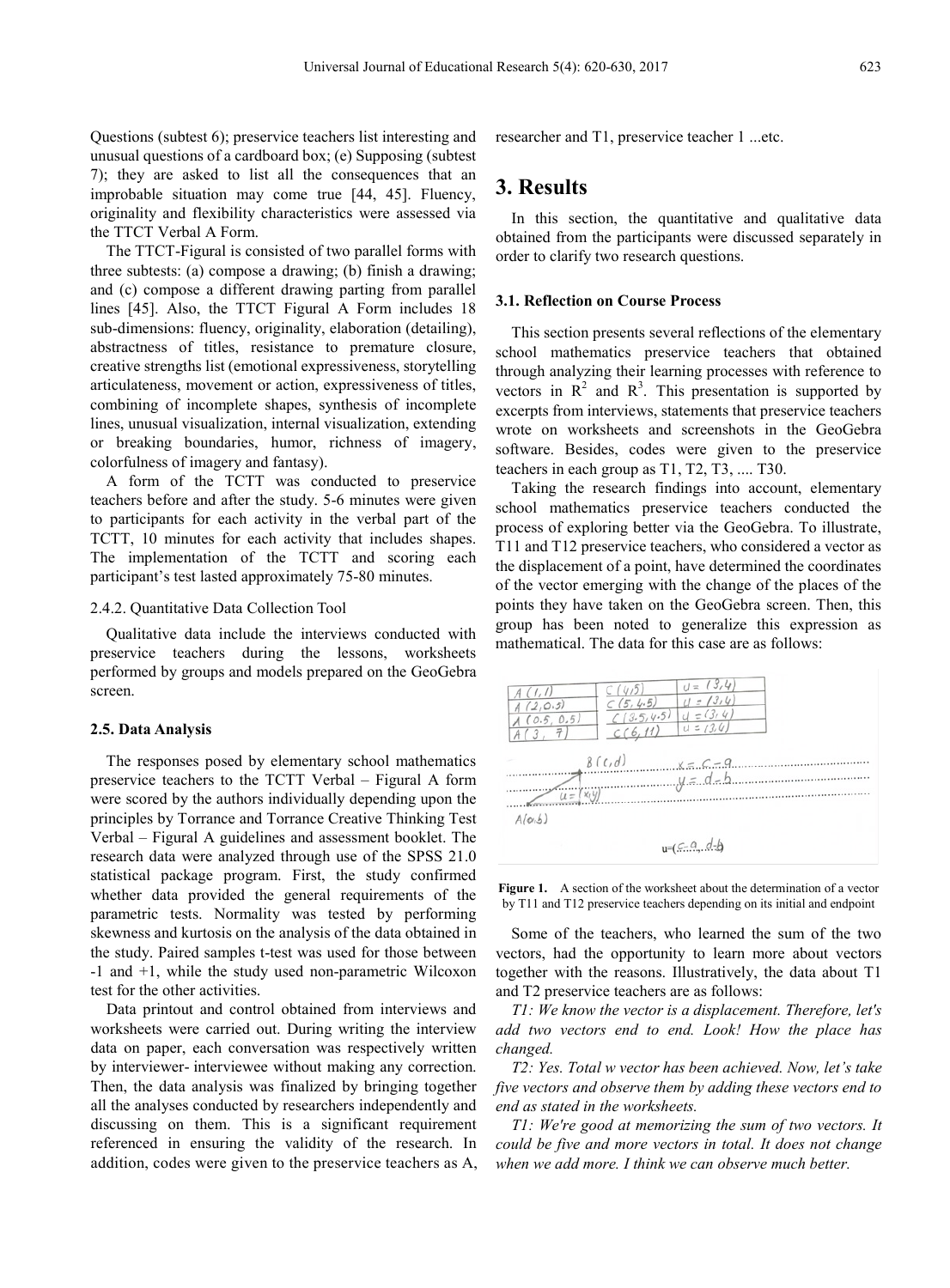

**Figure 2.** A section about the finding of the sum of five vectors on the screen by T1 and T2 preservice teachers

Elementary school mathematics preservice teachers have been reported to make a better observation about the fact that the product of two vectors is orthogonal to both of these vectors on the three-dimensional screen of the GeoGebra. During this process, preservice teachers have observed that inner products of two vectors of vector product were always zero thanks to the dynamic feature of the software via both algebra and three-dimensional screen by changing the points. The data on this result for T17 and T18 preservice teachers are as follows:

T17: By taking three pencils after observing this, we can show the third pencil orthogonal to the two pens. But, I think that *observing them here will be better.*

*R: Well, what can we say for inner product?*

T17: Inner products are always zero, which can be observed from algebra screen. This inner product does not change *when we move the points.*

*T18: Inner products are always zero if two vectors are orthogonal.*



**Figure 3.** Observations of T17-T18 preservice teachers about the vector product on both 2D and 3D screens

Later, the preservice teachers were asked to take the two vectors as parallel and intercept with each other, and to observe and interpret how the vector products of these vectors change. In this regard, most of the elementary school mathematics preservice teachers have been determined to make various assumptions at first, and then they have identified the vectors on the screen as parallel or intercepting. T23 and T24 preservice teachers' responses are as follows:

R: How does vector product change when you get u and v vectors as parallel or intercept with each other?

T23: I think it does not change as the vector product will appear again on the three-dimension screen. Still, it will be better *to observe it on the screen.*

T24: Yes, I'm getting the coordinates of the vector  $u(2, -2.1)$  and the vector  $v(4, 4, 2)$ . Yes, w vector becomes a zero vector. It disappears from the three-dimension screen. It was observed as the point on the two-dimensions and three dimensions.

T23: Actually, when we consider the definition of the vector product, it is a row like a determinant.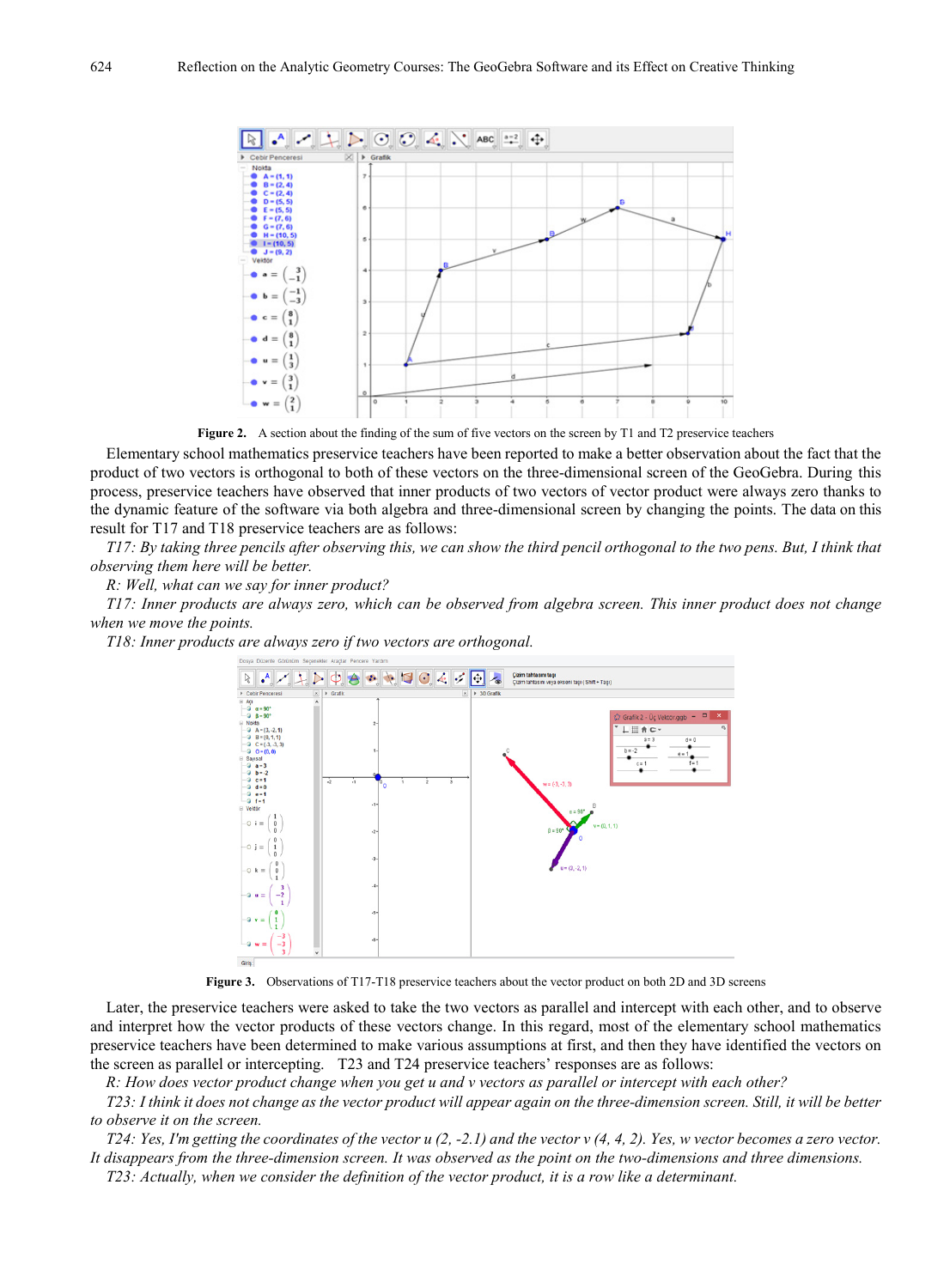

**Figure 4.** Examination of vector products by T23-T24 preservice teachers in the case of the vectors is parallel or coincident

It has also been revealed that the majority of the preservice teachers had difficulty in finding vector products of two vectors in the above processes. They have noted the nonexistence of toolbar which provides this directly in the GeoGebra software. The conversation between T21 and T22 preservice teachers is presented as follows:

*T21: If there was a command or icon which finds vector product direct, we wouldn't have been obliged to write the coordinates of the vector product on the input screen.*

*T22: I agree. We've written the definition of the vector of the vectorial product.*

#### **3.2. The Data Regarding the Torrance Creative Thinking Test**

Table 1 depicts paired sample t-test results related to the mean of the Verbal and Figural forms pre- and post-test of the elementary school mathematics preservice teachers.

**Table 1.** Paired Sample t-test Results Related to Preservice Teachers' Creative Thinking Skills

| <b>Measurement</b> | N  |        | SS    |          |      |
|--------------------|----|--------|-------|----------|------|
| Verbal pre         | 31 | 56.81  | 17.50 |          | .000 |
| Verbal post        | 31 | 95.65  | 29.28 | $-7.065$ |      |
| Figural pre        | 31 | 80.35  | 27.79 | $-8.509$ | .000 |
| Figural post       | 31 | 139.32 | 36.17 |          |      |

Upon analyzing Table 1, this difference has been found to be statistically significant in the Verbal and Figural Form A depending on the paired samples t-test results  $(p<0.05)$ . The research findings show that teaching analytic geometry concepts via the GeoGebra dynamic software process has a positive and significant impact on creative thinking.

Considering the preconditions of the preservice teachers' verbal fluency, verbal originality and verbal flexibility being the activities of verbal creativeness and activities of figural creativeness such as fluency, originality, elaboration (detailing), abstractness of titles, resistance to premature closure, creative strengths list (emotional expressiveness, storytelling articulateness, movement or action, expressiveness of titles, combining of incomplete shapes, synthesis of lines, unusual visualization, internal visualization, extending or breaking boundaries, humor, richness of imagery, colorfulness of imagery and fantasy) scores, the data have been determined to be sporadic. In addition, skewness and kurtosis coefficients were taken into account in order to identify whether the data available in the preconditions distributed normally.

The mean scores obtained from each activity by the preservice teachers were calculated for the activities of verbal forms (fluency, flexibility, originality) and figural forms (originality, abstractness of titles, resistance to premature closure, movement or action, expressiveness of titles, internal visualization), all of which demonstrated normal distribution in the TCTT. The paired sample t-test was performed with the aim of determining whether there is a significant difference between the scores of pre- and post-test for each activity. Table 2 displays the findings related to pre- and post-test results of these activities, which are normally distributed.

As it can be observed in Table 2, the pre-test and post-test mean scores of preservice teachers related to verbal form fluency activity have been determined to be 28.19 and 45.81, respectively. A statistically significant difference between the mean scores of the preservice teachers has been identified in this activity (p= .00<.05). Likewise, a statistically significant difference between the mean scores of the preservice teachers in favor of the post-test has been noted in terms of the verbal forms of flexibility and originality.

Having examined the results of the figural form for originality, the mean scores of the pre-test have been found to be 11.97, while that of the post-test seems to rise up to 20.23. Research results have also revealed a significant difference in favor of the post-test ( $p = .00 \le 0.05$ ). As for the results of the figural form of abstractness of titles, the mean scores of the pre-test were 7.39 while the mean score of post-test seems to increase in 12.61. It has been pointed that the difference is significant in favor of the post-test  $(p= .00< .05)$ . Likewise, as to the figural forms of resistance to premature closure, movement or action, expressiveness of titles and internal visualization, a statistically significant difference has been reported in favor of the post-test  $(p=.00<.05)$ .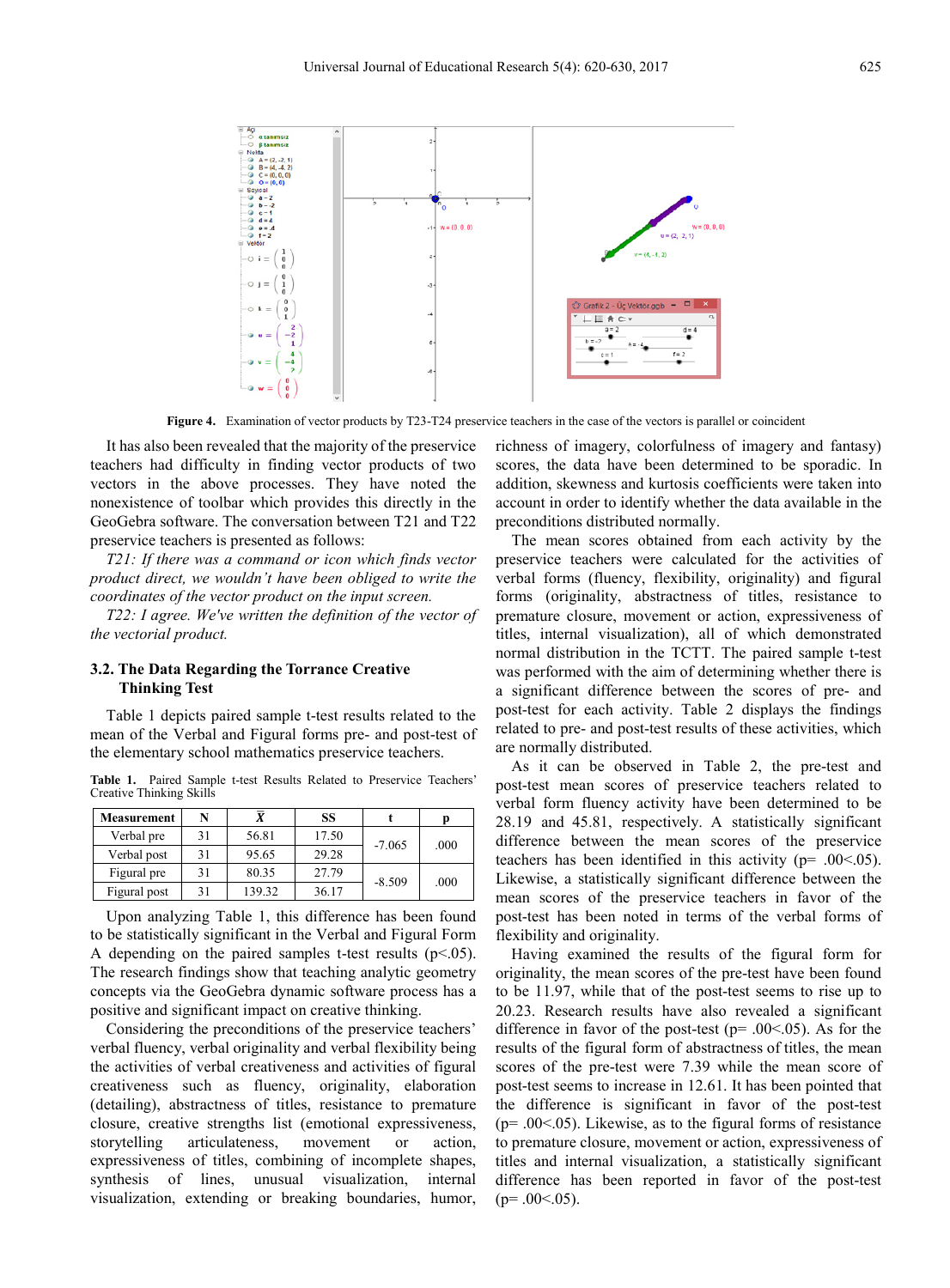| <b>Form/dimensions</b>                                                              | $\boldsymbol{X}$ | N        | <b>SS</b>     | t       | P    |
|-------------------------------------------------------------------------------------|------------------|----------|---------------|---------|------|
| V-fluency pre-test                                                                  | 28.19            | 31       | 8.45          | $-6.15$ | .000 |
| V-fluency post-test                                                                 | 45.81            | 31       | 15.47         |         |      |
| V-flexibility pre-test<br>V-flexibility post-test                                   | 15.48<br>23.68   | 31<br>31 | 4.61<br>6.21  | $-6.94$ | .000 |
| V-originality pre-test<br>V-originality post-test                                   | 13.13<br>26.16   | 31<br>31 | 6.34<br>10.11 | $-6.31$ | .000 |
| F-originality pre-test                                                              | 11.97            | 31       | 6.28          |         | .000 |
| F-originality post-test                                                             | 20.23            | 31       | 6.16          | $-6.34$ |      |
| F- abstractedness of titles pre-test<br>F- abstractedness of titles post-test       | 7.39<br>12.61    | 31<br>31 | 6.10<br>5.92  | $-3.88$ | .001 |
| F- resistance to premature closure pre-test                                         | 7.48             | 31       | 4.79          |         | .000 |
| F- resistance to premature closure post-test                                        | 12.06            | 31       | 3.57          | $-4.61$ |      |
| F- movement or action activity pre-test<br>F- movement or action activity post-test | 2.45<br>5.06     | 31<br>31 | 2.06<br>2.75  | $-4.56$ | .000 |
| F- expressiveness of titles pre-test<br>F- expressiveness of titles post-test       | 3.10<br>9.23     | 31<br>31 | 2.49<br>6.25  | $-5.25$ | .000 |
| F- internal visualization pre-test                                                  | 1.29             | 31       | 1.21          |         | .002 |
| F- internal visualization post-test                                                 | 2.52             | 31       | 1.69          | $-3.48$ |      |

**Table 2.** Paired Sample t-test Results Related to Pre-test - Post-test Mean Scores Obtained from Normally Distributed Activities

| Table 3. Wilcoxon Signed Rank Test Results Relating to the Activities of TCTT |  |
|-------------------------------------------------------------------------------|--|
|-------------------------------------------------------------------------------|--|

| <b>Form/dimensions</b>              | Post test<br>Pre test                   | $\mathbf N$                            | <b>Mean Rank</b>         | <b>Rank Sum</b> | Z        | $\mathbf{p}$ |
|-------------------------------------|-----------------------------------------|----------------------------------------|--------------------------|-----------------|----------|--------------|
| F-fluency                           | Negative rank<br>Positive rank<br>Equal | 3<br>23<br>5                           | 8.00<br>14.22            | 24.00<br>327.00 | $-3.850$ | .000         |
| F-elaboration                       | Negative rank<br>Positive rank<br>Equal | $\mathbf{1}$<br>14<br>16               | 4.50<br>8.25             | 4.50<br>115.50  | $-3.182$ | .001         |
| F- emotional expressiveness         | Negative rank<br>Positive rank<br>Equal | $\overline{3}$<br>24<br>$\overline{4}$ | 4.50<br>15.19            | 13.50<br>364.50 | $-4.231$ | .000         |
| F-storytelling articulateness       | Negative rank<br>Positive rank<br>Equal | $\overline{4}$<br>26<br>1              | 12.75<br>15.92           | 51.00<br>414.00 | $-3.737$ | .000         |
| F- combining of incomplete shapes   | Negative rank<br>Positive rank<br>Equal | $\mathbf{0}$<br>1<br>30                | .00 <sub>1</sub><br>1.00 | .00<br>1.00     | $-1.000$ | .317         |
| F- synthesis of lines               | Negative rank<br>Positive rank<br>Equal | $\mathbf{0}$<br>7<br>24                | .00 <sub>1</sub><br>4.00 | .00.<br>28.00   | $-2.384$ | .017         |
| F- unusual visualization            | Negative rank<br>Positive rank<br>Equal | $\overline{2}$<br>26<br>3              | 8.00<br>15.00            | 16.00<br>390.00 | $-4.346$ | .000         |
| F- extending or breaking boundaries | Negative rank<br>Positive rank<br>Equal | 5<br>21<br>5                           | 8.00<br>14.81            | 40.00<br>311.00 | $-3.464$ | .001         |
| F- humor                            | Negative rank<br>Positive rank<br>Equal | $\mathbf{1}$<br>28<br>$\overline{c}$   | 13.50<br>14.05           | 13.50<br>421.50 | $-4.420$ | .000         |
| F- richness of imagery              | Negative rank<br>Positive rank<br>Equal | $\overline{2}$<br>21<br>8              | 8.50<br>12.33            | 17.00<br>259.00 | $-3.848$ | .000.        |
| F-colorfulness of imagery           | Negative rank<br>Positive rank<br>Equal | $\theta$<br>19<br>12                   | .00.<br>10.00            | .00.<br>190.00  | $-4.119$ | .000         |
| F-fantasy                           | Negative rank<br>Positive rank<br>Equal | $\mathbf{0}$<br>15<br>16               | .00<br>8.00              | .00<br>120.00   | $-3.578$ | .000         |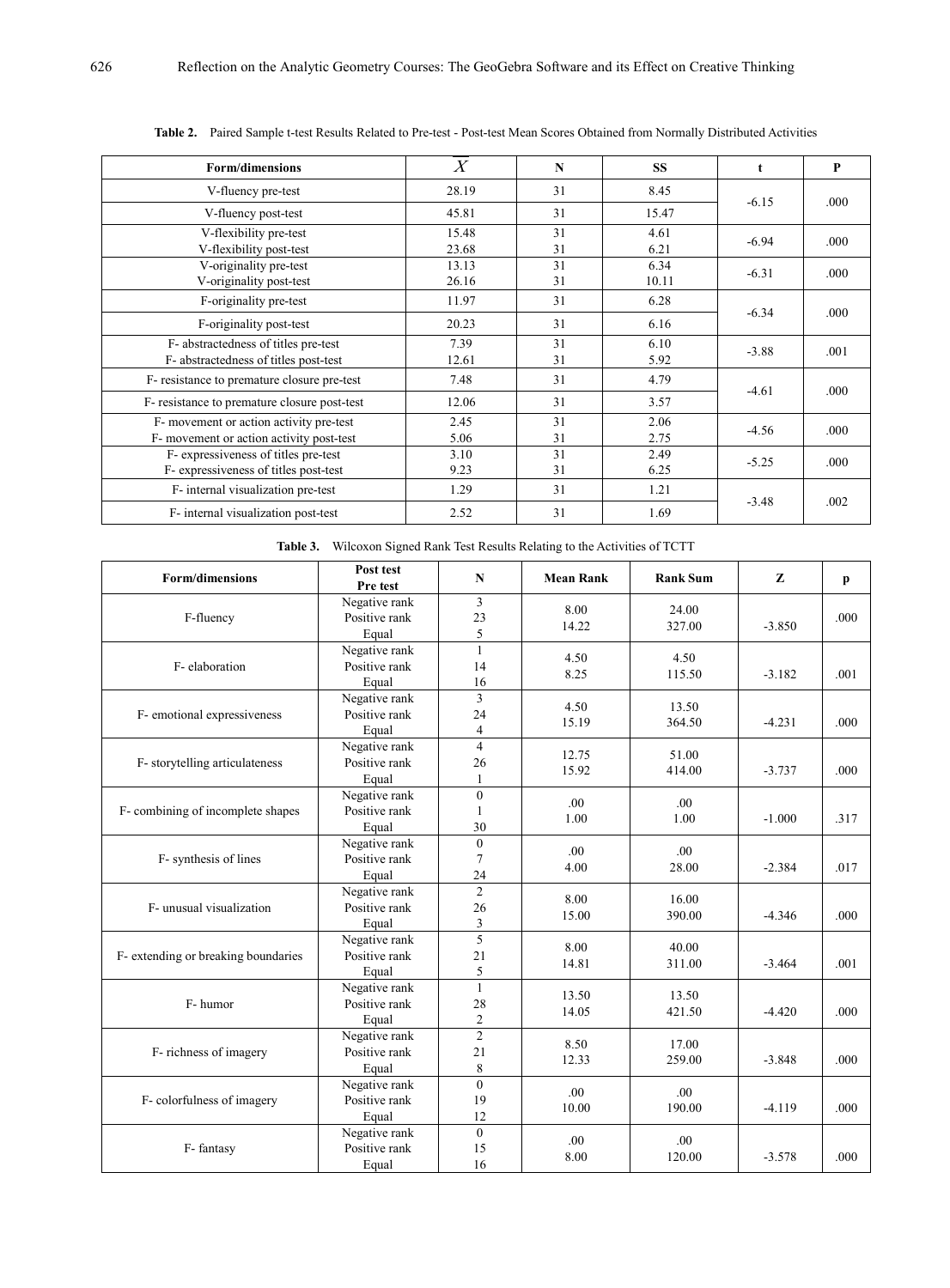The study used non-parametric Wilcoxon test for the figural forms of fluency, elaboration (detailing), emotional expressiveness, storytelling articulateness, combining of incomplete shapes, synthesis of lines, unusual visualization, extending or breaking boundaries, humor, richness of imagery, colorfulness of imagery and fantasy, which are not distributed normally. Table 3 presents Wilcoxon Signed Rank Test results relating to the activities of the TCTT.

As can be seen in Table 3, the figural form of fluency  $(z=3.850; p=.00<0.05)$  is significant by the effect of the difference between the pre-test and post-test results of the preservice teachers. Similarly, for the figural forms of elaboration  $(z=-3.182; \text{ }$  p=.001<.05), emotional expressiveness  $(z=4.231; p=.00<0.05)$  and storytelling articulateness ( $z=- 3.737$ ;  $p=-00(0.05)$  a significant difference has been noted in favor of the post-test.

There was not any significant difference between the pre-test and post-test scores of the preservice teachers for the dimension of combining of incomplete shapes  $(z= -1.000; p=.317>0.05)$ . In other words, it is most likely that the results of the pre-test have similar features with the post-test results. With respect to synthesis of lines  $(z= -2.384; p= .017< .05)$ , a significant difference has been pointed between the pre-test and post-test scores of the preservice teachers. In a similar manner, it was revealed that there was a significant difference between the pre-test and post-test scores of the preservice teachers in favor of the post-test regarding unusual visualization (z=-4.346;  $p=.000-.05$ , extending or breaking boundaries ( $z=-3.464$ ; p=.001<.05), humor ( $z=$  -4.420; p=.00<.05), richness of imagery ( $z = -3.848$ ;  $p = .00 < .05$ ), colorfulness of imagery  $(z= -4.119; p=0.0005)$  and fantasy  $(z= -3.578; p=0.00005)$ .

### **4. Conclusion and Discussion**

The research results have revealed that elementary school mathematics preservice teachers magnificently observed that vector of vector product is orthogonal to both of the vectors on the three-dimensional screen of GeoGebra. Furthermore, many scientists state that the 3D screen of GeoGebra software is useful [46, 47, 48, 49]. Parallel to the research results, Arcavi and Hadas [50] and Sheffield and Cruikshank [51] have indicated that dynamic software enables students to learn by experiencing through visualization, and hence students not only make observations but they also have the ability to measure, to make comparison and to change shapes. Most of the preservice teachers have been stated to try to uncover the reasons for the results. In fact, as mentioned by González and Herbst [52] and Santos-Trigo and Cristóbal-Escalante [53], all the processes above have been realized thanks to the sense of creativeness and making deductions via dynamic software. Besides, preservice teachers who follow the instructions available in worksheets prepared via GeoGebra software have been determined to make

mathematical generalizations. Similar results emerged in the study conducted by Santos-Trigo and Cristóbal-Escalante [53].

The findings related to TCTT have revealed that preservice teachers' verbal and figural mean scores increase in favor of pre-test. A statistically significant difference has been noted between pre-test and post-test for both verbal form-A and figural form-A. It may be wise to emphasize that teaching through GeoGebra software has a positive and significant impact on creative thinking. Several studies have indicated the positive impact of daily life modeling activities, constructed with GeoGebra upon students' creativity [20, 54]. Aktümen and Yildiz [55] conducted another study that questioned the projects designed via GeoGebra by preservice teachers may ensure the development of their creativity. In their studies, Liu [56] and Idris and Nor [57] have found that technology uncovers existing, creative thinking skills of students and facilitates their development. That GeoGebra software presents different screens together may cause such a situation like this. For example, the pre-service teachers can easily observe the vector product of the vectors by changing dynamically in the graphic screen.

Torrance Creative Thinking Test Verbal- Figural Form-A has been examined for each activity, and no significant difference has been demonstrated between pre-test and post-test in terms of combining of incomplete shapes activity; whereas, in all other activities, a significant difference has been detected in favor of post-test. This is likely due to the fact that GeoGebra software does not have an effect on the activity called combining of incomplete shapes that is considered as an indicator of the ability to see relationships between unrelated elements. Otherwise, Edwards and Jones [22] have reported that GeoGebra software helps to create higher-order thinking skills. This case may derive from the use of worksheets for supporting each other in order to teach a subject in the course of analytical geometry. It is highly probable to point the relationship between them thanks to the GeoGebra software, if this case can be repeated with other independent subjects of analytical geometry.

As for fluency activity, a significant difference has been identified in favor of the post-test. Teaching through GeoGebra is likely to have a positive effect on fluency which is based upon producing a large number of ideas within a certain time constraint. A similar finding has been found by Eshrati, Asgary, Sarami and Zarekar [40] in that computer-aided education is effective on fluency activity of creativity. As to originality activity, a significant difference has been identified in favor of the post-test. In their studies, Aqda, Hamidi and Rahimi [36], Liu [56] and Eshrati, et. al. [40] have found that computer-aided education is effective on originality activity of creativity. A significant difference has also been determined in favor of post-test in terms of elaboration activity. The study carried out by Aqda, et. al. [36] has revealed the effectiveness of computer-aided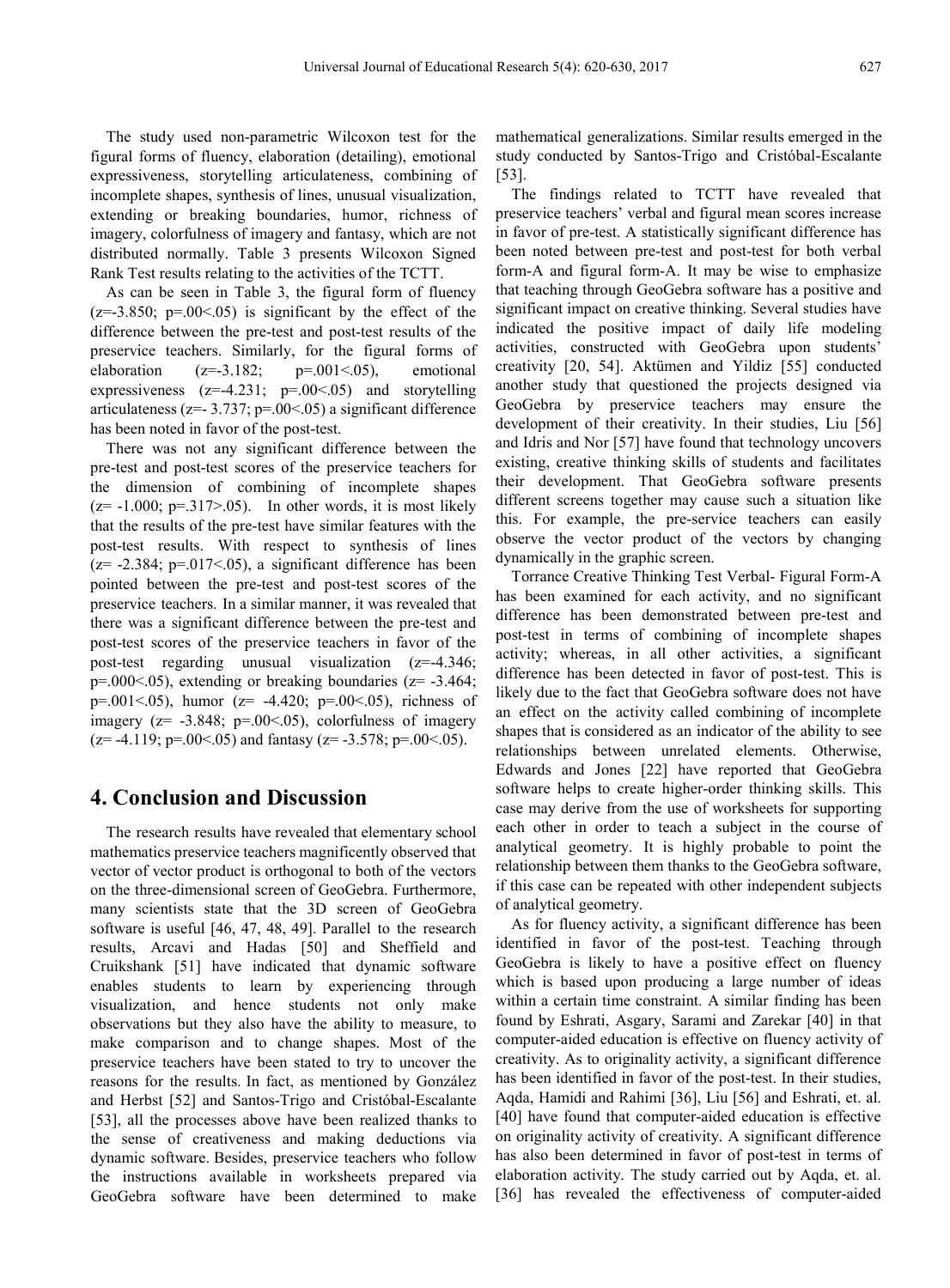education on elaboration activity of creativity. Briefly, given all the findings mentioned above, GeoGebra software is effective upon fluency, originality and elaboration activities of creativity. That GeoGebra is a dynamic software and the preservice teachers can use some of the instructions such as geometric locus and vector easily, can help these dimensions of creativity to be improved. In the study of Gorghiu, Puana ve Gorghiu [25] it was stated that the creativity of the pre-service students can be developed since some variations can be observed due to the altered shapes as different from the traditional methods. Continuous efforts are expected to be made in Turkey in order to improve the lack of these skills, so it is essential that GeoGebra software be included in the education process as an important tool.

Finally, there are several reasons why GeoGebra software-aided learning settings presented to elementary school mathematics preservice teachers during analytic geometry courses cause a significant difference in favor of post-test in all activities except for one. These are as follows: the ease of use, to reflect the change simultaneously carried out on a window to the other windows and visually presenting a rich content. Aslan [58] defines creativity as "the new and original, emerging as a product based on skill or does not turn into a product yet, including specific problem-solving processes, a cognitive process by which a person uses intelligence elements originally". This provides preservice teachers with having a positive improvement in terms of dynamic mathematics software, which is an appropriate decision. Hohenwarter, Hohenwarter, Kreisler and Lavicza [59] have stated that teachers can observe students' creativity by allowing them to work with GeoGebra and then teachers can shape their teaching methods. In this context, putting forth potentials and deficiencies of the GeoGebra software in a similar manner at certain special cases would make a significant contribution to the literature.

# **REFERENCES**

- [1] Baki, A. (2001). Bilişim teknolojisi ışığı altında matematik eğitiminin değerlendirilmesi [The assessment of mathematics education in the light of information technology]. *Milli Eğitim Dergisi*, *149*, 26-31.
- [2] Ozerbas, M.A. (2011). Yaratıcı düşünme öğrenme ortamının akademik başarı ve bilgilerin kalıcılığına etkisi [The effect of creative thinking teaching environment on academic achievement and retention of knowledge]. *Journal of Gazi Education Faculty, 31*(3), 675-705.
- [3] Torrance, E. P. (1995). *Why to fly? A philosophy of creativity.* New Jersey: Norwood Ablex.
- [4] Posamentier, A. S., Smith, B. S., & Stepelman, J. (2010). *Teaching secondary mathematics: Techniques and* enrichment *units.* (8<sup>th ed.</sup>). Columbus, Ohio: Merrill Prentice Hall.
- [5] Tezci, E., & Dikici, A. (2003). Yaratıcı düşünceyi geliştirme ve oluşturmacı öğretim tasarımı [Enhancing creative thinking and constructivist instructional design]. *Fırat University Journal of Social Science, 13*(1) 251-260.
- [6] Barwise, J., & Etchemendy, J. (1998). Computers, visualization, and the nature of reasoning. In Terrell Ward Bynum & James Moor (eds.), *The digital phoenix: How computers are changing philosophy* (pp.93-116). Blackwell Publishers.
- [7] Wurnig, O. (2008). Some problem solving examples of multiple solutions using CAS and DGS. In Proceeding of the 11<sup>th</sup> International Congress on Mathematical Education, Monterrey, Mexico.
- [8] Gülel, G. (2006). Sınıf öğretmeni adaylarının yaratıcılık düzeylerinin çeşitli değişkenler açısından incelenmesi: Pamukkale Üniversitesi örneği [Examination of creativity levels of preservise primary teachers in terms of various variables: Pamukkale University sample]. (Unpublished Doctoral Thesis). Pamukkale University, Denizli.
- [9] İşleyen, T., & Küçük, B. (2013). Öğretmen adaylarının yaratıcı düşünme düzeylerinin farklı değişkenler açısından incelenmesi [Examining prospective teachers' level of creative thinking in terms of different variables]. *Mustafa Kemal Üniversitesi Sosyal Bilimler Enstitüsü Dergisi*, *10*(21), 199-208.
- [10] Kaufman, J. C., & Baer, J. (2004). Sure, I'm creative—But not in math!: Self-reported creativity in diverse domains*. Empirical Studies of the Arts*, *22*, 143-155.
- [11] Kaufman, J. C. (2006). Self-reported differences in creativity by ethnicity and gender. *Applied Cognitive Psychology*, *20*(8), 1065-1082.
- [12] Özdemir, S. M., & Çakmak, A. (2008). The effect of drama education on prospective teachers' creativity. *Online Submission*, *1*(1), 13-30.
- [13] Tekin Gürgen, E., & Bilen, S. (2005). Müzik alan derslerinin müzik öğretmeni adaylarının yaratıcı düşünme becerileri üzerindeki etkileri [The effects of main courses of music on creative thinking abilities of music teacher candidates]. *Gazi Üniversitesi Gazi Eğitim Fakültesi Dergisi*, *25*(3).
- [14] Zabramski, S., Gkouskos, D., & Lind, M. (2011). A comparative evaluation of mouse, pen-and touch-input in computerized version of the Torrance tests of creative thinking. In Proceedings of the DESIRE'11 Conference-Creativity and Innovation in Design (pp. 383-386).
- [15] Koray, Ö. (2004). Fen eğitiminde yaratıcı düşünmeye dayalı öğretmen adaylarının yaratıcılık düzeylerine etkisi [The influence of science education based on creative thinking on creativity of preservice teachers]. *Kuram ve Uygulamada Eğitim Yönetimi Dergisi*, *10*(4), 580-599.
- [16] Park, M., Lee, J., & Hahn, D. (2002). *Self-reported creativity, creativity, and intelligence*. Poster presented at the American Psychological Association, Chicago.
- [17] Köse, N.Y. (2008). İlköğretim 5. sınıf öğrencilerinin dinamik geometri yazılımı Cabri geometriyle simetriyi belirlemesi: Bir eylem arastırması [Determining fifty grade primary school student understanding of symmetry using dynamic geometry software Cabri geometry: An action research].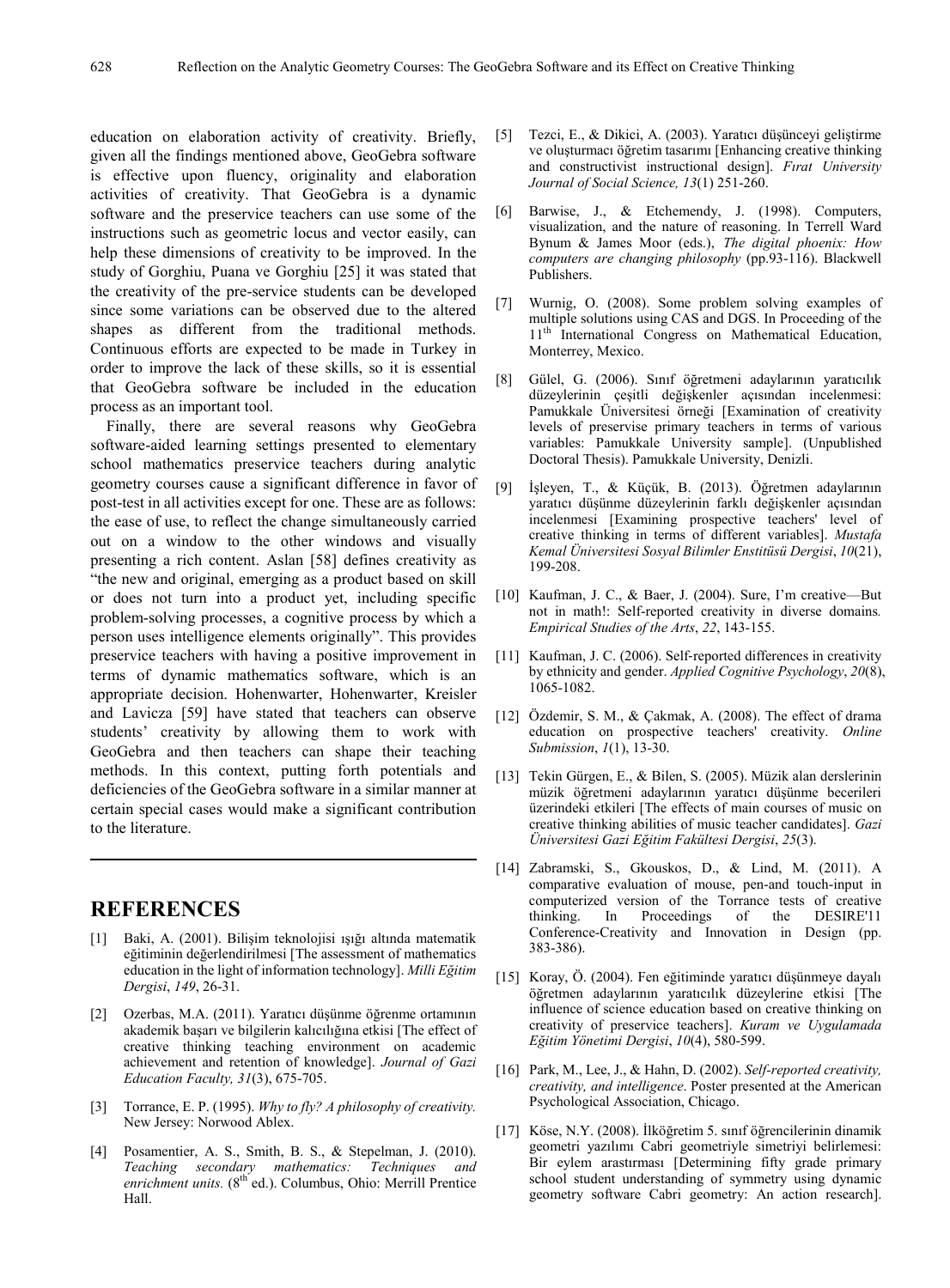(Unpublished Doctoral Thesis). Anadolu University, Eskisehir, Turkey.

- [18] Hohenwarter, M., & Jones, K. (2007). Ways of linking geometry and algebra: The case of GeoGebra. *Proceedings of British Society for Research into Learning Mathematics*, *27*(3). 126-131.
- [19] Kutluca, T., & Zengin, Y. (2011). Matematik öğretiminde GeoGebra kullanımı hakkında öğrenci görüşlerinin değerlendirilmesi [Evaluation of views of students about using GeoGebra in teaching of mathematics]. *Dicle University Journal of Ziya Gokalp Education Faculty, 17*, 160-172.
- [20] Dikovich, Lj. (2009). Applications GeoGebra into teaching some topics of mathematics at the college level. *Computer Science and Information Systems*, *6*(2), 191-203.
- [21] Yıldız, A., Baltacı, S., & Aktümen, M. (2012). İlköğretim matematik öğretmen adaylarının dinamik matematik yazılımı ile üç boyutlu cisim problemlerini çözme süreçleri [Elemantary mathematics teachers candidates' processes of problem solving about three dimensional objects through dynamic mathematics software]. *Kastamonu Education Journal. 20*(2), 591-604.
- [22] Edwards, J. A., & Jones, K. (2006). Linking geometry and algebra with GeoGebra. *Mathematics Teaching*, *194*, 28-30.
- [23] Baltacı, S. (2014). Dinamik matematik yazılımının geometrik yer kavramının öğretiminde kullanılmasının bağlamsal öğrenme boyutundan incelenmesi [An investigation of the use of dynamic mathematics software in teaching the concept of locus in terms of contextual learning] (Unpublished Doctoral Thesis). Karadeniz Technical University, Trabzon, Turkey.
- [24] Baltacı, S., Yıldız, A., Aytekin, C., & Kıymaz, Y. (2016). Üstün yetenekli öğrencilere yönelik GeoGebra destekli etkinlik hazırlamak için yürütülen tasarım tabanlı araştırma sürecinden yansımalar [Reflection from a design based research preparing GeoGebra supported activities towards gifted students]. *Journal of Mehmet Akif Ersoy Universty Education Faculty, 39*, 70-90.
- [25] Gorghiu, G., Puana, N., & Gorghiu L. M. (2009). Solving geometrical locus problems using dynamic interactive geometry applications. *Research, Reflections and Innovations in Integrating ICT in Education*, *2*, 681-1231.
- [26] Schumann, H. (2003). Computer aided treatment of 3D problems in analytic geometry. *The International Journal on Mathematics Education, 35*(1), 7-13.
- [27] Frank, B. A. (2010). Conjecturing in dynamic geometry: A model for conjecture-generation through maintaining dragging (Published Doctoral Thesis). University of New Hampshire, Durham. United Kingdom.
- [28] Jahn, A. P. (2002). Locus" and "Trace" in Cabri geometry: Relationships between geometric and functional aspects in a study of transformations. *Zentralblatt für Didaktik der Mathematik (ZDM), 34*(3), 78-84.
- [29] Özerdem, E. (2007). Lisans düzeyinde analitik geometri dersindeki kavram yanılgılarının belirlenmesi ve giderilmesine yönelik bir araştırma [The misconceptions on the subject of analytical geometry and to find out a solution in licence degree] (Unpublished Doctoral Thesis). Dokuz Eylul Universty, İzmir, Turkey.
- [30] Yemen, S. (2009). İlköğretim 8.sınıf analitik geometri oğretiminde teknoloji destekli öğretimin öğrencilerin başarısına ve tutumuna etkisi [The effect of technology assisted instruction on 8th grade students achievement and attitudes on analytical geometry instruction]. (Published Master Thesis). Dokuz Eylül University, Izmir, Turkey.
- [31] Gallou-Dumiel, E. (1989). Reflection, point symmetry and logo. In C. A. Maher, G. A. Goldin & R. B. Davis (Eds.), *Proceedings of the eleventh annual meeting* (pp. 149-157). New Brunswick: Rutgers University.
- [32] Işıksal, M., & Aşkar, P. (2005). The effect of spreadsheet and dynamic geometry software on achievement and self-efficacy of 7th-grade students. *Educational Research*, *47*(3), 333-350.
- [33] Kösa, T., & Karakuş, F. (2010). Using dynamic geometry software Cabri 3d for teaching analytic geometry. *Procedia Social and Behavioral Sciences*, *2*, 1385-1389.
- [34] Cropley, A. J. (2000). Defining and measuring creativity: Are creativity tests worth using? *Roeper Review, 23*(2), 72-79.
- [35] Uzunçarşılı, Ü. (1999). *Psikoteknik ölçüm uygulamaları tasarımı [Psychotechnical measurement applications design].* İstanbul: Marmara Üniversity Technical Education Faculty Puplication.
- [36] Aqda, M. F., Hamidi, F., & Rahimi, M. (2011). The comparative effect of computer-aided instruction and traditional teaching on student's creativity in math classes. *Procedia Computer Science, 3*(5), 266-270.
- [37] Kıncal, R. Y., Avcu, Y. E., & Kartal, O. Y. (2016). The effects of creative thinking activities on learners' creative thinking skills and academic achievement. *Journal of Theoretical Educational Science, 9*(1), 15-37.
- [38] Küçük Demir, B. (2014). Argümantasyon tabanlı bilim öğrenme yaklaşımının öğrencilerin matematik başarılarına ve yaratıcı düşünme becerilerine etkisi [The effect of the argumentation based science learning approach on students' mathematical achievement and skills of creative thinking] (Unpublished Doctoral Thesis). Atatürk University, Erzurum, Turkey.
- [39] Yaman, S., & Yalçın, N. (2004). Fen Bilgisi öğretiminde probleme dayalı öğrenme yaklaşımının yaratıcı düşünme becerisine etkisi [Effectiveness on creative thinking skills of problem based learning approach in science teaching]. *İlkogretim Online, 4*(1), 42–52.
- [40] Eshrati Fard, A., Asgary, A., Sarami, G. R., & Zarekar, A. (2014). A comparative study of the effect of computer-based instruction and problem-solving instruction on the students' creativity. *Journal of Education and Training Studies, 2*(2), 105-113.
- [41] Creswell, J. W. (2008). Educational research: Planning, conducting and evaluating quantitative and qualitative research. USA: International Pearson Merril Prentice Hall.
- [42] Öztürk, S. K. (2007). Yaratıcı düşünmeye dayalı öğrenme yaklaşımının öğrencilerin yaratıcı düşünme ve problem çözme becerilerine etkisi [The effect of the learning approach based on creative thinking upon the creative thinking and problem solving skills of students] (Unpublished Master Thesis). Eskişehir Osmangazi University, Eskişehir, Turkey.
- [43] Aslan, E. (1999). *Adaptation of Torrance test of creative thinking*. International Conference on Test Adaptation Proceedings. Goerge Town University. Washington D.C.